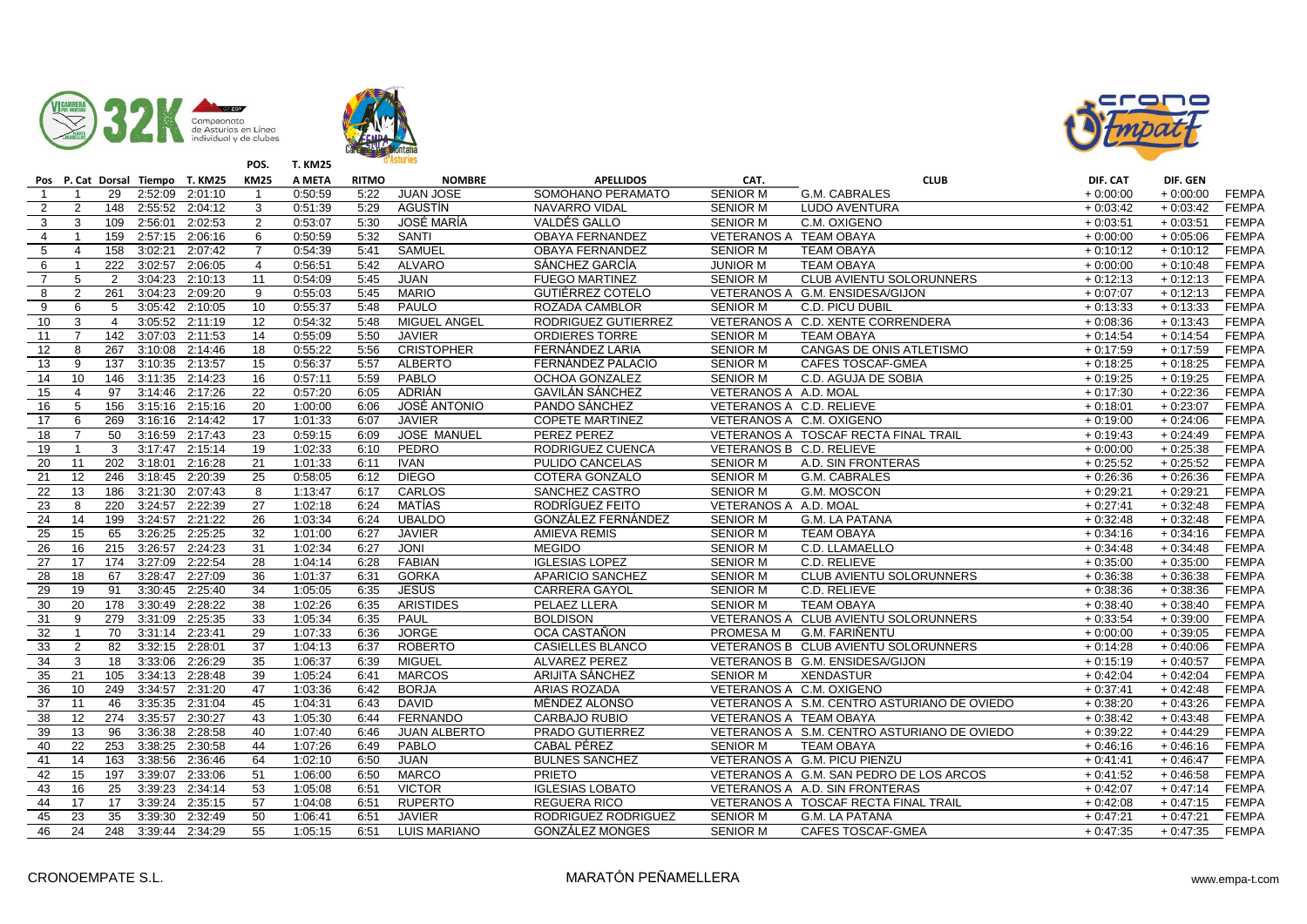





|                 |                 |     |                 | Pos P. Cat Dorsal Tiempo T. KM25 | <b>KM25</b>     | A META  | <b>RITMO</b> | <b>NOMBRE</b>            | <b>APELLIDOS</b>                 | CAT.                     | <b>CLUB</b>                                        | DIF. CAT   | DIF. GEN   |              |
|-----------------|-----------------|-----|-----------------|----------------------------------|-----------------|---------|--------------|--------------------------|----------------------------------|--------------------------|----------------------------------------------------|------------|------------|--------------|
| 47              |                 | 209 | 3:40:09         | 2:36:53                          | 66              | 1:03:16 | 6:52         | <b>RAQUEL</b>            | RONCO CASTAÑON                   |                          | VETERANAS A C.D. PILOÑA DEPORTE                    | $+0:00:00$ | $+0:48:00$ | <b>FEMPA</b> |
| 48              | 18              | 286 | 3:40:38         | 2:31:28                          | $\overline{48}$ | 1:09:10 | 6:53         | <b>SERGIO</b>            | FERNÁNDEZ ANES                   |                          | VETERANOS A CLUB AVIENTU SOLORUNNERS               | $+0:43:23$ | $+0:48:29$ | <b>FEMPA</b> |
| 49              | 25              | 196 |                 | 3:40:39 2:32:14                  | 49              | 1:08:24 | 6:53         | ALEJANDRO                | MARTÍNEZ ALVAREZ                 | <b>SENIOR M</b>          | <b>CORRIENDO X MORCIN</b>                          | $+0:48:29$ | $+0:48:29$ | <b>FEMPA</b> |
| 50              | 26              | 228 | 3:41:51         | 2:36:22                          | 61              | 1:05:29 | 6:55         | <b>JUAN</b>              | <b>VALDES TEJEIRO</b>            | <b>SENIOR M</b>          | <b>LOS URRIELES</b>                                | $+0:49:42$ | $+0:49:42$ | <b>FEMPA</b> |
| 51              | $\overline{1}$  | 132 |                 | 3:42:23 2:36:20                  | 60              | 1:06:02 | 6:56         | SONIA                    | <b>AMAT VALERO</b>               | <b>SENIOR F</b>          | CLUB AVIENTU SOLORUNNERS                           | $+0:00:00$ | $+0:50:14$ | <b>FEMPA</b> |
| 52              | 19              | 287 | 3:42:33 2:34:17 |                                  | 54              | 1:08:16 | 6:57         | <b>MIGUEL</b>            | CAMACHO CASTRO                   |                          | VETERANOS A CAFES TOSCAF-GMEA                      | $+0:45:18$ | $+0:50:24$ | <b>FEMPA</b> |
| 53              | $\overline{20}$ | 288 | 3:42:35         | 2:35:51                          | 59              | 1:06:44 | 6:57         | <b>RICARDO</b>           | <b>GARCÍA VIEJO</b>              |                          | VETERANOS A G.M. VIZCARES                          | $+0:45:20$ | $+0:50:26$ | <b>FEMPA</b> |
| 54              | 27              | 184 | 3:44:49         | 2:36:46                          | 63              | 1:08:03 | 7:01         | <b>DAVID</b>             | ALONSO CANO                      | <b>SENIOR M</b>          | S.M. CENTRO ASTURIANO DE OVIEDO                    | $+0:52:40$ | $+0:52:40$ | <b>FEMPA</b> |
| 55              | 21              | 26  |                 | 3:45:34 2:40:06                  | 75              | 1:05:28 | 7:02         | <b>ALBERTO</b>           | <b>GARCIA RAMOS</b>              | VETERANOS A TEAM OBAYA   |                                                    | $+0:48:19$ | $+0:53:25$ | <b>FEMPA</b> |
| 56              | $\overline{22}$ | 95  |                 | 3:45:49 2:38:58                  | $\overline{73}$ | 1:06:51 | 7:03         | <b>FRACISCO JAVIER</b>   | PIQUERO ALVAREZ                  | VETERANOS A C.D. RUN 04  |                                                    | $+0:48:34$ | $+0:53:40$ | <b>FEMPA</b> |
| 57              | $\overline{4}$  | 88  |                 | 3:47:06 2:35:42                  | 58              | 1:11:23 | 7:05         | <b>ANTONIO</b>           | <b>GONZALEZ FERNANDEZ</b>        | VETERANOS B A.D. MOAL    |                                                    | $+0:29:19$ | $+0:54:57$ | <b>FEMPA</b> |
| 58              | 28              | 180 | 3:48:06         | 2:40:23                          | 76              | 1:07:43 | 7:07         | <b>SERGIO</b>            | MENÉNDEZ GONZÁLEZ                | <b>SENIOR M</b>          | <b>CUMBRE LLANGREU</b>                             | $+0:55:57$ | $+0:55:57$ | <b>FEMPA</b> |
| 59              | 29              | 81  | 3:49:34         | 2:36:58                          | 67              | 1:12:36 | 7:10         | <b>JAVIER</b>            | <b>AGUNDO RUEDA</b>              | <b>SENIOR M</b>          | <b>G.M. LA PATANA</b>                              | $+0:57:25$ | $+0:57:25$ | <b>FEMPA</b> |
| 60              | 30              | 77  |                 | 3:49:52 2:44:19                  | 88              | 1:05:33 | 7:10         | <b>EMILIO</b>            | AFONSO CUESTA                    | <b>SENIOR M</b>          | <b>TEAM OBAYA</b>                                  | $+0:57:43$ | $+0:57:43$ | <b>FEMPA</b> |
| 61              | 23              | 60  | 3:49:53         | 2:44:37                          | 91              | 1:05:15 | 7:10         | <b>BLAS</b>              | MARTÍNEZ ANTUÑA                  |                          | VETERANOS A LUDO AVENTURA                          | $+0:52:38$ | $+0:57:44$ | <b>FEMPA</b> |
| 62              | 24              | 90  | 3:51:34         | 2:37:13                          | 69              | 1:14:21 | 7:14         | <b>JOSE ANTONIO</b>      | MENENDEZ FERNANDEZ               | VETERANOS A A.D. MOAL    |                                                    | $+0:54:19$ | $+0:59:25$ | <b>FEMPA</b> |
| 63              | $\overline{1}$  | 124 | 3:51:56 2:40:26 |                                  | 77              | 1:11:30 | 7:14         | ANA CRISTINA             | <b>AGUADO MORI</b>               |                          | VETERANAS B G.M. REINO ASTUR UNIVERSIDAD DE OVIEDO | $+0:00:00$ | $+0:59:47$ | <b>FEMPA</b> |
| 64              | 25              | 58  | 3:52:10         | 2:38:19                          | 70              | 1:13:51 | 7:15         | <b>FERNANDO</b>          | PEREZ ALCANTARILLA               | VETERANOS A C.D. RELIEVE |                                                    | $+0:54:55$ | $+1:00:01$ | <b>FEMPA</b> |
| 65              | $\overline{26}$ | 183 | 3:52:30         | 2:46:14                          | 101             | 1:06:15 | 7:15         | <b>FRANCISCO JAVIER</b>  | <b>BUENO MAYO</b>                |                          | VETERANOS A S.M. CENTRO ASTURIANO DE OVIEDO        | $+0:55:14$ | $+1:00:21$ | <b>FEMPA</b> |
| 66              | 31              | 298 |                 | 3:53:02 2:38:40                  | $\overline{71}$ | 1:14:22 | 7:16         | ALEJANDRO                | <b>HACES TAMÉS</b>               | <b>SENIOR M</b>          | G.M. ENSIDESA/GIJON                                | $+1:00:53$ | $+1:00:53$ | <b>FEMPA</b> |
| 67              | 32              | 239 |                 | 3:53:16 2:45:58                  | 98              | 1:07:18 | 7:17         | ALEJANDRO                | <b>LABRA GONZALEZ</b>            | <b>SENIOR M</b>          | <b>G.M. PICU PIENZU</b>                            | $+1:01:07$ | $+1:01:07$ | <b>FEMPA</b> |
| 68              | 27              | 92  | 3:53:19         | 2:46:14                          | 100             | 1:07:05 | 7:17         | <b>FRANCISCO DE ASIS</b> | PEREZ FERNANDEZ                  |                          | VETERANOS A S.M. CENTRO ASTURIANO DE OVIEDO        | $+0:56:04$ | $+1:01:10$ | <b>FEMPA</b> |
| 69              | 33              | 157 | 3:53:53         | 2:36:33                          | 62              | 1:17:19 | 7:18         | <b>JUAN JOSE</b>         | LOPEZ ALVAREZ                    | <b>SENIOR M</b>          | G.M. MOSCON                                        | $+1:01:44$ | $+1:01:44$ | <b>FEMPA</b> |
| 70              | 28              | 205 | 3:54:06         | 2:37:09                          | 68              | 1:16:56 | 7:18         | <b>DIEGO</b>             | MARTÍNEZ RODRÍGUEZ               | VETERANOS A NAVA TRAIL   |                                                    | $+0:56:50$ | $+1:01:57$ | <b>FEMPA</b> |
| 71              | $\overline{2}$  | 259 |                 | 3:54:10 2:44:02                  | 86              | 1:10:07 | 7:18         | <b>EVA</b>               | <b>CRUZ MONTALBÁN</b>            |                          | VETERANAS A G.M. CABRALES                          | $+0:14:00$ | $+1:02:01$ | <b>FEMPA</b> |
| 72              | 34              | 303 | 3:54:10         | 2:44:51                          | 92              | 1:09:18 | 7:18         | <b>SEGISMUNDO</b>        | GARCÍA DE PAREDES PÉREZ SENIOR M |                          | G.M. CABRALES                                      | $+1:02:01$ | $+1:02:01$ | <b>FEMPA</b> |
| 73              | 5               | 290 | 3:54:25         | 2:43:06                          | 83              | 1:11:18 | 7:19         | <b>FELIX JOSE</b>        | GARCÍA FERNÁNDEZ                 |                          | VETERANOS B CORRIENDO X MORCIN                     | $+0:36:38$ | $+1:02:16$ | <b>FEMPA</b> |
| 74              | 35              | 276 |                 | 3:54:30 2:42:36                  | 82              | 1:11:54 | 7:19         | <b>DIEGO</b>             | GONZÁLEZ PÉREZ                   | <b>SENIOR M</b>          | <b>CUMBRE LLANGREU</b>                             | $+1:02:21$ | $+1:02:21$ | <b>FEMPA</b> |
| 75              | 29              | 266 | 3:54:31         | 2:38:54                          | 72              | 1:15:36 | 7:19         | <b>AITOR</b>             | <b>EGOTXEAGA DOBLAS</b>          | VETERANOS A D-RUTA       |                                                    | $+0:57:15$ | $+1:02:22$ | <b>FEMPA</b> |
| 76              | 2               | 167 | 3:54:32         | 2:44:24                          | 89              | 1:10:08 | 7:19         | <b>BELEN</b>             | <b>BETOLAZA CADENAS</b>          | <b>SENIOR F</b>          | C.D. RELIEVE                                       | $+0:12:09$ | $+1:02:23$ | <b>FEMPA</b> |
| 77              | 30              | 106 | 3:54:43         | 2:44:00                          | 85              | 1:10:43 | 7:20         | <b>IVAN</b>              | <b>VARELA DIAZ</b>               | VETERANOS A TEAM OBAYA   |                                                    | $+0:57:28$ | $+1:02:34$ | <b>FEMPA</b> |
| $\overline{78}$ | 31              | 283 | 3:55:35         | 2:44:58                          | 94              | 1:10:36 | 7:21         | <b>CESAR</b>             | <b>FORCELLEDO NOVAL</b>          |                          | VETERANOS A C.M. OXIGENO                           | $+0:58:19$ | $+1:03:26$ | <b>FEMPA</b> |
| 79              | 36              | 13  | 3:55:47         | 2:36:48                          | 65              | 1:18:58 | 7:22         | <b>SERGIO</b>            | <b>MARTINEZ SUAREZ</b>           | <b>SENIOR M</b>          | CLUB AVIENTU SOLORUNNERS                           | $+1:03:38$ | $+1:03:38$ | <b>FEMPA</b> |
| 80              | 32              | 304 | 3:56:15         | 2:44:34                          | 90              | 1:11:41 | 7:22         | <b>VLADIMIR</b>          | <b>BARCIA LASTRA</b>             | VETERANOS A A.D. MOAL    |                                                    | $+0:59:00$ | $+1:04:06$ | <b>FEMPA</b> |
| 81              | 37              | 294 | 3:56:28         | 2:41:38                          | 81              | 1:14:49 | 7:23         | <b>DIEGO</b>             | MARTÍNEZ MARTÍNEZ                | <b>SENIOR M</b>          | G.M. MOSCON                                        | $+1:04:19$ | $+1:04:19$ | <b>FEMPA</b> |
| 82              | 33              | 30  | 3:56:45         | 2:44:05                          | 87              | 1:12:40 | 7:23         | MÍGUEL ANGEL             | <b>BERDASCO REY</b>              |                          | VETERANOS A A.D. LAS XANAS                         | $+0:59:29$ | $+1:04:36$ | <b>FEMPA</b> |
| 83              | 34              | 135 | 3:56:49         | 2:45:47                          | 96              | 1:11:02 | 7:23         | <b>RAFA</b>              | <b>GARCÍA MORI</b>               | VETERANOS A XENDASTUR    |                                                    | $+0:59:34$ | $+1:04:40$ | <b>FEMPA</b> |
| 84              | 38              | 108 | 3:57:32         | 2:44:54                          | 93              | 1:12:38 | 7:25         | IVÁN                     | <b>LORENZO RUBIO</b>             | <b>SENIOR M</b>          | <b>CLUB CORRER ASTURIAS</b>                        | $+1:05:23$ | $+1:05:23$ | <b>FEMPA</b> |
| 85              | 3               | 129 | 3:57:51         | 2:45:21                          | 95              | 1:12:30 | 7:25         | <b>ADRIANA</b>           | SUAREZ LOPEZ                     | <b>SENIOR F</b>          | A.D. MOAL                                          | $+0:15:28$ | $+1:05:42$ | <b>FEMPA</b> |
| 86              | 35              | 120 | 3:58:35         | 2:41:15                          | $\overline{79}$ | 1:17:19 | 7:27         | <b>JAVIER</b>            | <b>MENENDEZ MENENDEZ</b>         | VETERANOS A C.D. RELIEVE |                                                    | $+1:01:19$ | $+1:06:26$ | <b>FEMPA</b> |
| 87              | 39              | 10  | 3:58:53         | 2:48:05                          | 266             |         | 7:27         | <b>CRISTIAN</b>          | MENENDEZ PEREZ                   | <b>SENIOR M</b>          | CLUB AVIENTU SOLORUNNERS                           | $+1:06:44$ | $+1:06:44$ | <b>FEMPA</b> |
| 88              | 40              | 260 | 3:59:21         | 2:46:11                          | 99              | 1:13:10 | 7:28         | <b>RUBEN</b>             | FERNÁNDEZ DEL CORRO              | <b>SENIOR M</b>          | <b>G.M. FARIÑENTU</b>                              | $+1:07:12$ | $+1:07:12$ | <b>FEMPA</b> |
| 89              | 36              | 198 | 4:00:30         | 2:45:50                          | 97              | 1:14:40 | 7:30         | <b>BENJAMIN</b>          | PLAZA VALLINA                    |                          | VETERANOS A CLUB SOCIAL ALCOA-INESPAL              | $+1:03:15$ | $+1:08:21$ | <b>FEMPA</b> |
| 90              | 41              | 200 |                 | 4:00:33 2:41:20                  | 80              | 1:19:12 | 7:30         | <b>JORGE CARLOS</b>      | <b>SALAS HERNÁNDEZ</b>           | <b>SENIOR M</b>          | <b>COLLACIOS</b>                                   | $+1:08:24$ | $+1:08:24$ | <b>FEMPA</b> |
| 91              | 42              | 102 |                 | 4:01:44 2:43:25                  | 84              | 1:18:18 | 7:33         | <b>JAVIER</b>            | SUÁREZ RODRÍGUEZ                 | <b>SENIOR M</b>          | RAZASTUR XTREME                                    | $+1:09:35$ | $+1:09:35$ | <b>FEMPA</b> |
| 92              | $\overline{43}$ | 27  |                 | 4:01:55 2:50:16                  | 111             | 1:11:38 | 7:33         | GONZALO                  | <b>RECIO PRADO</b>               | <b>SENIOR M</b>          | <b>LIQUEN</b>                                      | $+1:09:46$ | $+1:09:46$ | <b>FEMPA</b> |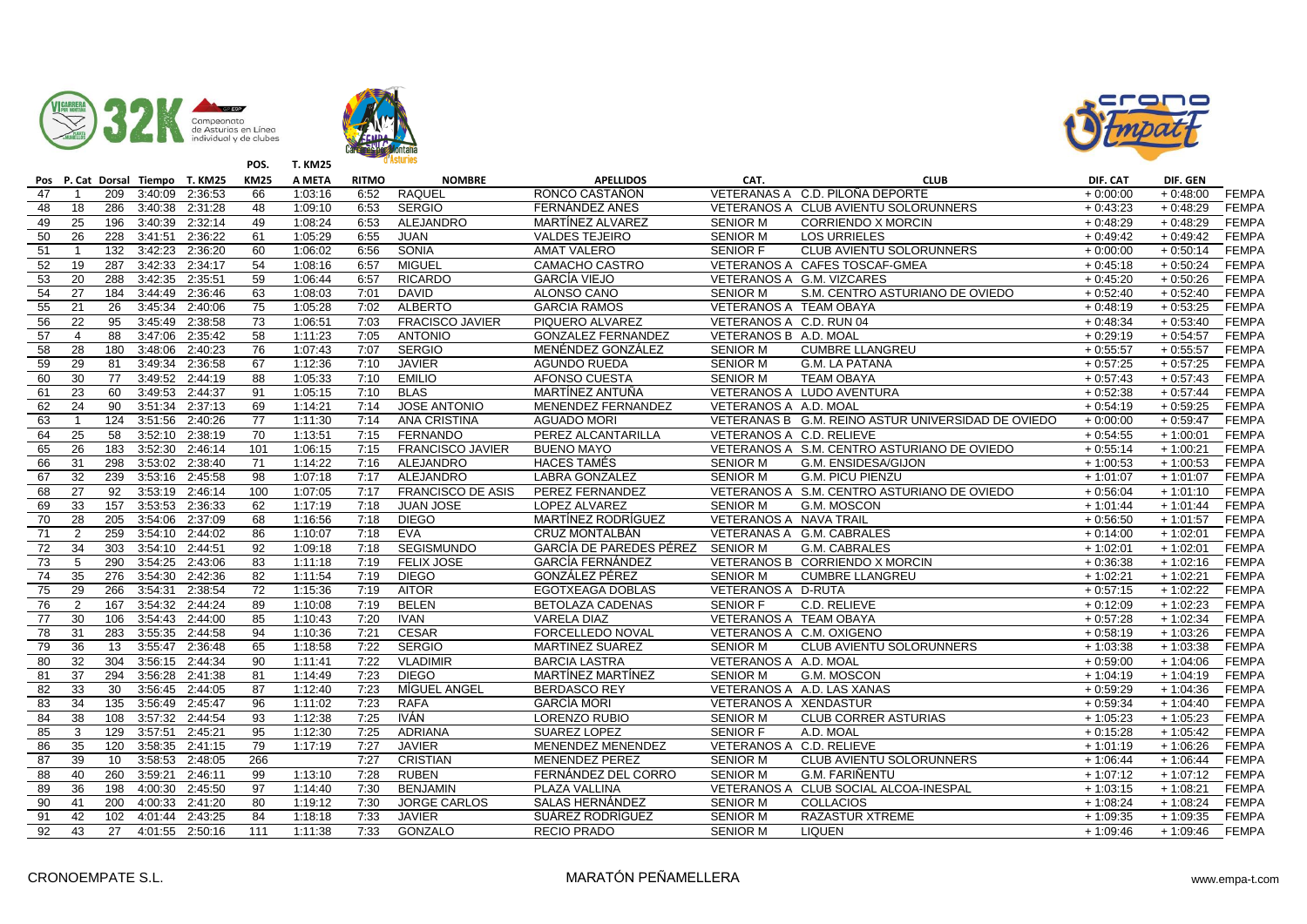





|                  |                 |                  | Pos P. Cat Dorsal Tiempo T. KM25 |                 | <b>KM25</b>      | A META  | <b>RITMO</b> | <b>NOMBRE</b>           | <b>APELLIDOS</b>          | CAT.                     | <b>CLUB</b>                                        | DIF. CAT   | DIF. GEN              |              |
|------------------|-----------------|------------------|----------------------------------|-----------------|------------------|---------|--------------|-------------------------|---------------------------|--------------------------|----------------------------------------------------|------------|-----------------------|--------------|
| 93               | 6               | 56               | 4:02:41                          | 2:50:37         | 113              | 1:12:04 | 7:34         | <b>MIGUEL</b>           | RODRIGUEZ FERNANDEZ       | VETERANOS B COLLACIOS    |                                                    | $+0:44:54$ | $+1:10:32$            | <b>FEMPA</b> |
| 94               | $\overline{4}$  | $\overline{317}$ | 4:02:43                          | 2:47:51         | 104              | 1:14:52 | 7:34         | ROSA ANA                | ÁLVAREZ FIDALGO           | <b>SENIOR F</b>          | A.E. PUNTU COLLORAU                                | $+0:20:20$ | $+1:10:34$            | <b>FEMPA</b> |
| 95               | 44              | 164              | 4:03:58                          | 2:51:54         | 119              | 1:12:04 | 7:36         | ANDRÉS JAVIER           | ALVAREZ GARCÍA            | <b>SENIOR M</b>          | CLUB AVIENTU SOLORUNNERS                           | $+1:11:49$ | $+1:11:49$            | <b>FEMPA</b> |
| 96               | 45              | 117              | 4:05:30                          | 2:49:56         | 110              | 1:15:33 | 7:40         | <b>RAUL</b>             | FERNANDEZ VELASCO         | <b>SENIOR M</b>          | G.M. REINO ASTUR UNIVERSIDAD DE OVIEDO             | $+1:13:20$ | $+1:13:20$            | <b>FEMPA</b> |
| 97               | 37              | 154              | 4:05:36                          | 2:52:21         | 121              | 1:13:15 | 7:40         | <b>IGNACIO</b>          | <b>VALDES PEREZ</b>       |                          | VETERANOS A C.M. OXIGENO                           | $+1:08:21$ | $+1:13:27$            | <b>FEMPA</b> |
| 98               | $\overline{7}$  | 219              | 4:06:59                          | 2:53:47         | 127              | 1:13:12 | 7:42         | <b>JUAN CARLOS</b>      | <b>VICENTE LOPEZ</b>      |                          | VETERANOS B G.M. REINO ASTUR UNIVERSIDAD DE OVIEDO | $+0:49:12$ | $+1:14:50$            | <b>FEMPA</b> |
| 99               | $\overline{38}$ | 273              | 4:08:55                          | 2:54:56         | 131              | 1:13:59 | 7:46         | <b>JOSE RICARDO</b>     | <b>GARRIDO RIESGO</b>     |                          | VETERANOS A G.M. ENSIDESA/GIJON                    | $+1:11:39$ | $+1:16:46$            | <b>FEMPA</b> |
| 100              | 39              | 263              | 4:08:55                          | 2:54:28         | 130              | 1:14:26 | 7:46         | <b>JOSE ANGEL</b>       | LOUGEDO VILLAMEA          | VETERANOS A A.D. MOAL    |                                                    | $+1:11:39$ | $+1:16:46$            | <b>FEMPA</b> |
| 101              | 46              | 68               | 4:09:36                          | 2:48:41         | 107              | 1:20:55 | 7:47         | <b>DANIEL</b>           | <b>GARCÍA SUÁREZ</b>      | <b>SENIOR M</b>          | <b>CLUB CORRER ASTURIAS</b>                        | $+1:17:27$ | $+1:17:27$            | <b>FEMPA</b> |
| 102              | 47              | 151              |                                  | 4:09:36 2:48:42 | 108              | 1:20:54 | 7:47         | PABLO                   | FERNÁNDEZ LOPEZ           | <b>SENIOR M</b>          | <b>CORRIENDO X MORCIN</b>                          | $+1:17:27$ | $+1:17:27$            | <b>FEMPA</b> |
| 103              | 40              | 33               | 4:11:00                          | 2:51:48         | 118              | 1:19:12 | 7:50         | <b>GUSTAVO</b>          | <b>VEGA PRADO</b>         | VETERANOS A C.D. RELIEVE |                                                    | $+1:13:45$ | $+1:18:51$            | <b>FEMPA</b> |
| 104              | 48              | 134              | 4:11:13 2:51:34                  |                 | 116              | 1:19:39 | 7:51         | MIGUEL                  | PLAZA VALLINA             | <b>SENIOR M</b>          | S.M. GRUPO COVADONGA                               | $+1:19:04$ | $+1:19:04$            | <b>FEMPA</b> |
| 105              | 49              | 176              | 4:11:31                          | 2:53:10         | 124              | 1:18:21 | 7:51         | <b>ISAAC</b>            | ALVAREZ FERNANDEZ         | <b>SENIOR M</b>          | <b>XENDASTUR</b>                                   | $+1:19:22$ | $+1:19:22$            | <b>FEMPA</b> |
| 106              | 41              | 231              | 4:11:53                          | 2:46:41         | 102              | 1:25:11 | 7:52         | <b>RAMON</b>            | <b>HEVIA MORENO</b>       |                          | VETERANOS A S.M. CENTRO ASTURIANO DE OVIEDO        | $+1:14:37$ | $+1:19:44$            | <b>FEMPA</b> |
| 107              | 42              | 152              | 4:12:20                          | 2:53:49         | 128              | 1:18:30 | 7:52         | <b>DAVID</b>            | <b>SOLIS CARBAJAL</b>     |                          | VETERANOS A G.M. REINO ASTUR UNIVERSIDAD DE OVIEDO | $+1:15:04$ | $+1:20:11$            | <b>FEMPA</b> |
| 108              | 43              | 264              | 4:12:28                          | 2:54:03         | 129              | 1:18:24 | 7:53         | <b>FELIX MANUEL</b>     | <b>GONZALEZ FERNANDEZ</b> | VETERANOS A A.D. MOAL    |                                                    | $+1:15:12$ | $+1:20:19$            | <b>FEMPA</b> |
| 109              | 50              | 127              | 4:12:40                          | 2:53:25         | 125              | 1:19:14 | 7:53         | CARLOS                  | <b>GONZALEZ ALVAREZ</b>   | <b>SENIOR M</b>          | <b>ASTUR PIE TRAIL TEAM</b>                        | $+1:20:31$ | $+1:20:31$            | <b>FEMPA</b> |
| 110              | 51              | $\overline{7}$   | 4:13:11                          | 2:57:10         | 139              | 1:16:00 | 7:54         | <b>BERTO XUAN</b>       | ALCOCEBA RODRIGUE         | <b>SENIOR M</b>          | C.D. XUAN DE LA BORRINA                            | $+1:21:01$ | $+1:21:01$            | <b>FEMPA</b> |
| 111              | 44              | 293              | 4:13:11                          | 2:51:38         | $\overline{117}$ | 1:21:32 | 7:54         | <b>RUBÉN</b>            | GONZÁLEZ FERNÁNDEZ        |                          | VETERANOS A ASGAYA TEAM                            | $+1:15:55$ | $+1:21:02$            | FEMPA        |
| 112              | 45              | 311              | 4:13:27                          | 2:48:05         | 267              |         | 7:54         | <b>CARLOS E</b>         | <b>GORDON DIAZ</b>        | VETERANOS A G.M. TEXU    |                                                    | $+1:16:11$ | $+1:21:18$            | <b>FEMPA</b> |
| 113              | 46              | 54               | 4:13:34                          | 2:52:14         | 120              | 1:21:20 | 7:55         | <b>DAVID</b>            | SUÁREZ LIÑERO             |                          | VETERANOS A CORRIENDO X MORCIN                     | $+1:16:19$ | $+1:21:25$            | <b>FEMPA</b> |
| 114              | $\overline{47}$ | 75               | 4:14:49                          | 2:52:57         | 123              | 1:21:51 | 7:57         | <b>JULIO CESAR</b>      | LANZA GARCÍA              | VETERANOS A A.D. MOAL    |                                                    | $+1:17:33$ | $+1:22:40$            | <b>FEMPA</b> |
| 115              | 52              | $\overline{15}$  | 4:15:38                          | 2:54:58         | 132              | 1:20:39 | 7:59         | <b>NACHO</b>            | LÓPEZ REGUERO             | <b>SENIOR M</b>          | C.M. OXIGENO                                       | $+1:23:28$ | $+1:23:28$            | <b>FEMPA</b> |
| 116              | 53              | 169              | 4:16:04                          | 2:55:27         | 134              | 1:20:37 | 7:59         | <b>EDUARDO</b>          | <b>BELMONTE CACHÁN</b>    | <b>SENIOR M</b>          | C.D. RELIEVE                                       | $+1:23:55$ | $+1:23:55$            | <b>FEMPA</b> |
| 117              | 54              | 52               |                                  | 4:16:12 2:50:19 | 112              | 1:25:53 | 8:00         | <b>DAVID</b>            | ÁLVAREZ FERNÁNDEZ         | <b>SENIOR M</b>          | MOUNTAIN BIKE SOMIEDO                              | $+1:24:03$ | $+1:24:03$            | <b>FEMPA</b> |
| 118              | 48              | 280              | 4:17:13                          | 2:52:53         | $\overline{122}$ | 1:24:19 | 8:01         | <b>IVAN</b>             | FERNANDEZ HERNANDEZ       |                          | VETERANOS A G.M. PEÑA MEA                          | $+1:19:57$ | $+1:25:03$            | <b>FEMPA</b> |
| 119              | 5               | 301              | 4:17:44 3:00:41                  |                 | 143              | 1:17:02 | 8:03         | <b>CRISTINA</b>         | <b>ESCUDERO MARTINEZ</b>  | <b>SENIOR F</b>          | <b>G.M. PICU PIENZU</b>                            | $+0:35:21$ | $+1:25:35$            | <b>FEMPA</b> |
| 120              | 55              | 150              | 4:18:00                          | 2:55:13         | 133              | 1:22:46 | 8:03         | <b>JORGE</b>            | AGUDIN MONTAÑO            | <b>SENIOR M</b>          | A.D. MOAL                                          | $+1:25:51$ | $+1:25:51$            | <b>FEMPA</b> |
| 121              | 49              | 257              | 4:19:23                          | 2:56:33         | 137              | 1:22:50 | 8:05         | <b>RUBEN</b>            | FERNÁNDEZ GONZALEZ        |                          | VETERANOS A LANGREO TRAIL TEAM                     | $+1:22:08$ | $+1:27:14$            | <b>FEMPA</b> |
| 122              | 50              | 84               | 4:19:57                          | 2:55:34         | 135              | 1:24:23 | 8:07         | LUIS                    | ARGÜESO COTO              | VETERANOS A TEAM OBAYA   |                                                    | $+1:22:41$ | $+1:27:48$            | <b>FEMPA</b> |
| 123              | 51              | 277              | 4:20:04                          | 3:02:44         | 156              | 1:17:19 | 8:07         | <b>LUIMI</b>            | <b>GARCÍA ARAGÓN</b>      |                          | VETERANOS A G.M. PEÑA SANTA                        | $+1:22:48$ | $+1:27:54$            | <b>FEMPA</b> |
| 124              | 6               | 166              | 4:20:31                          | 3:02:41         | 155              | 1:17:49 | 8:08         | PATRI                   | <b>ARDINES CELORIO</b>    | <b>SENIOR F</b>          | CANGAS DE ONIS ATLETISMO                           | $+0:38:07$ | $+1:28:21$            | <b>FEMPA</b> |
| $\overline{125}$ | 52              | 192              | 4:20:52                          | 3:00:44         | 144              | 1:20:07 | 8:08         | ANGEL                   | PEREZ RODRIGUEZ.          |                          | VETERANOS A G.M. REINO ASTUR UNIVERSIDAD DE OVIEDO | $+1:23:36$ | $+1:28:43$            | <b>FEMPA</b> |
| 126              | 53              | 133              | 4:20:57                          | 2:59:14         | 141              | 1:21:43 | 8:09         | <b>ALEJANDRO</b>        | <b>BLANCO URIZAR</b>      |                          | VETERANOS A CLUB AVIENTU SOLORUNNERS               | $+1:23:42$ | $+1:28:48$            | <b>FEMPA</b> |
| 127              | 3               | 221              | 4:21:41                          | 3:02:13         | 151              | 1:19:27 | 8:10         | <b>ESTHER</b>           | <b>BELLO ESCLARÍN</b>     |                          | VETERANAS A C.D. PILOÑA DEPORTE                    | $+0:41:31$ | $+1:29:31$            | <b>FEMPA</b> |
| 128              | 56              | 295              | 4:22:05                          | 2:55:38         | 136              | 1:26:26 | 8:11         | <b>ULISES</b>           | GARZÓN DÍAZ               | <b>SENIOR M</b>          | <b>CUMBRE LLANGREU</b>                             | $+1:29:55$ | $+1:29:55$            | <b>FEMPA</b> |
| 129              | 54              | 136              | 4:22:19                          | 3:02:23         | 152              | 1:19:55 | 8:11         | <b>ROBERTO</b>          | <b>GARCÍA GARCÍA</b>      | VETERANOS A XENDASTUR    |                                                    | $+1:25:03$ | $+1:30:10$            | <b>FEMPA</b> |
| 130              | $\overline{4}$  | 251              | 4:23:42                          | 3:05:42         | 168              | 1:17:59 | 8:13         | <b>SILVIA</b>           | <b>GALLEGO MONTORO</b>    |                          | VETERANAS A CORRIENDO X MORCIN                     | $+0:43:32$ | $+1:31:33$            | <b>FEMPA</b> |
| 131              | 5               | 255              | 4:23:42                          | 3:05:41         | 167              | 1:18:00 | 8:13         | EVA MARÍA               | <b>GARCÍA COQUE</b>       |                          | VETERANAS A CORRIENDO X MORCIN                     | $+0:43:32$ | $+1:31:33$            | <b>FEMPA</b> |
| 132              | 57              | 201              | 4:23:43                          | 3:04:36         | 163              | 1:19:06 | 8:14         | <b>DANIEL</b>           | <b>TOMILLO VÍLCHEZ</b>    | <b>SENIOR M</b>          | <b>CORRIENDO X MORCIN</b>                          | $+1:31:34$ | $+1:31:\overline{34}$ | <b>FEMPA</b> |
| 133              | 55              | 55               | 4:24:41                          | 3:00:41         | 142              | 1:23:59 | 8:16         | <b>FRANCISCO JAVIER</b> | ALONSO CEPA               |                          | VETERANOS A CANGAS DE ONIS ATLETISMO               | $+1:27:25$ | $+1:32:31$            | <b>FEMPA</b> |
| 134              | 56              | 307              | 4:25:40                          | 3:00:53         | 145              | 1:24:46 | 8:17         | CARLOS                  | <b>MEANA PEREZ</b>        |                          | VETERANOS A CAFES TOSCAF-GMEA                      | $+1:28:24$ | $+1:33:30$            | <b>FEMPA</b> |
| $\overline{135}$ | 8               | 232              | 4:26:46                          | 3:01:44         | 149              | 1:25:01 | 8:20         | <b>JOSE EUGENIO</b>     | SERRANO AZNAR             |                          | VETERANOS B CAFES TOSCAF-GMEA                      | $+1:08:59$ | $+1:34:37$            | <b>FEMPA</b> |
| 136              | 6               | 262              | 4:27:30                          | 3:03:53         | 161              | 1:23:37 | 8:21         | <b>SUSANA</b>           | FERNÁNDEZ RODRÍGUEZ       | VETERANAS A TEAM OBAYA   |                                                    | $+0:47:20$ | $+1:35:21$            | <b>FEMPA</b> |
| 137              | 57              | 226              | 4:28:21                          | 3:02:33         | 154              | 1:25:48 | 8:22         | <b>JOSÉ MANUEL</b>      | PELÁEZ EGUIBURU           |                          | VETERANOS A CLUB AVIENTU SOLORUNNERS               | $+1:31:06$ | $+1:36:12$            | <b>FEMPA</b> |
| 138              | 58              | 268              |                                  | 4:28:28 3:08:43 | 179              | 1:19:45 | 8:23         | JOSE ALFONSO            | <b>COTO GARCIA</b>        |                          | VETERANOS A S.M. CENTRO ASTURIANO DE OVIEDO        | $+1:31:13$ | $+1:36:19$            | <b>FEMPA</b> |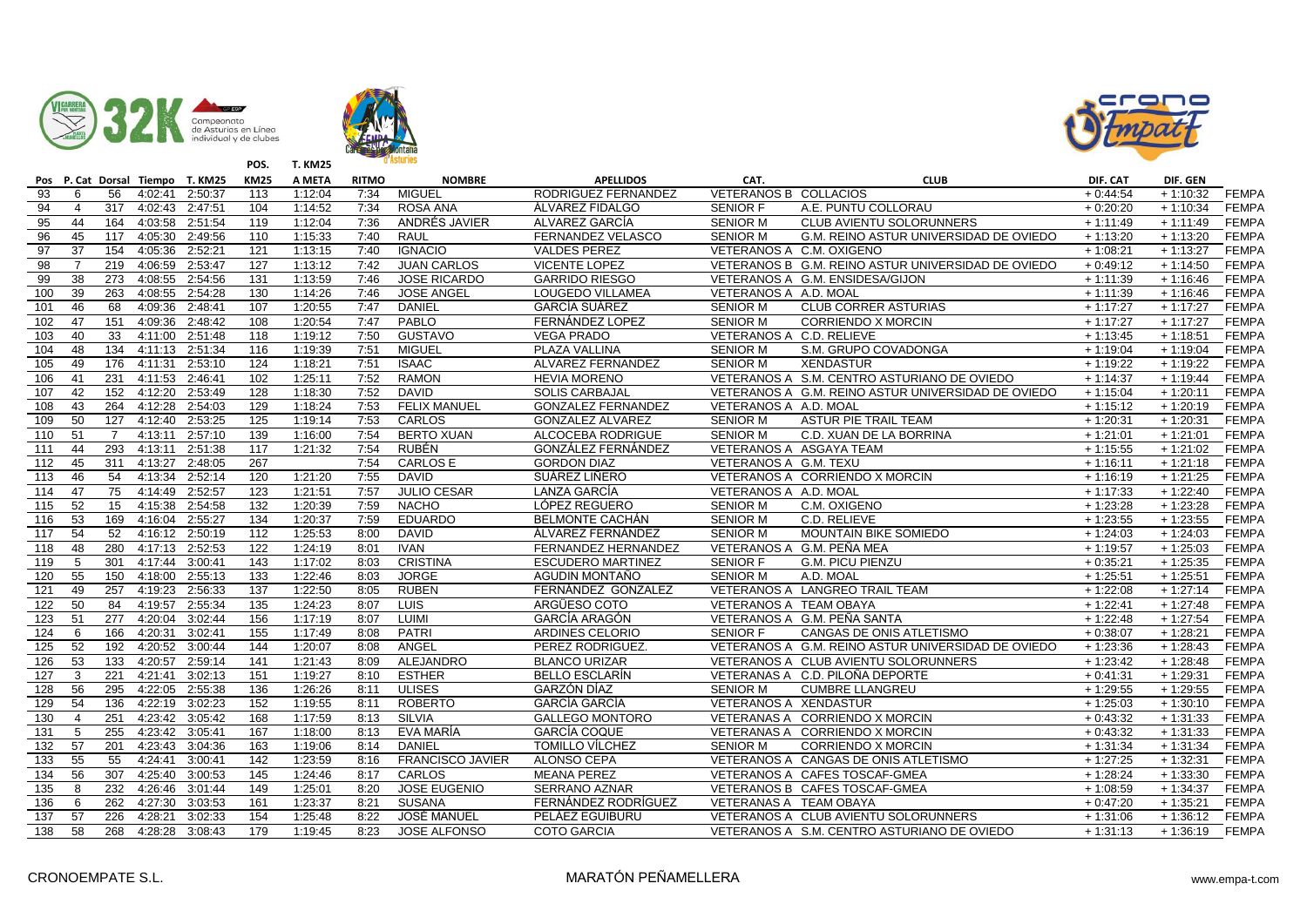





|                  |                 |                 | Pos P. Cat Dorsal Tiempo T. KM25 |                 | <b>KM25</b>      | A META  | <b>RITMO</b> | <b>NOMBRE</b>        | <b>APELLIDOS</b>           | CAT.                     | <b>CLUB</b>                                        | DIF. CAT   | DIF. GEN   |              |
|------------------|-----------------|-----------------|----------------------------------|-----------------|------------------|---------|--------------|----------------------|----------------------------|--------------------------|----------------------------------------------------|------------|------------|--------------|
| 139              | 59              | 98              | 4:28:29                          | 3:08:45         | 180              | 1:19:43 | 8:22         | <b>ADRIANO</b>       | <b>MENENDEZ PEREZ</b>      |                          | VETERANOS A S.M. CENTRO ASTURIANO DE OVIEDO        | $+1:31:13$ | $+1:36:19$ | <b>FEMPA</b> |
| $\overline{140}$ | $\overline{58}$ | 229             | 4:28:44                          | 3:01:10         | 147              | 1:27:33 | 8:23         | <b>RICARDO</b>       | <b>VALDES TEJEIRO</b>      | <b>SENIOR M</b>          | <b>LOS URRIELES</b>                                | $+1:36:35$ | $+1:36:35$ | <b>FEMPA</b> |
| 141              | 60              | 79              | 4:28:50                          | 3:04:59         | 164              | 1:23:50 | 8:23         | ANGEL                | <b>ALVAREZ GURDIEL</b>     |                          | VETERANOS A COPO SKI CLUB                          | $+1:31:34$ | $+1:36:41$ | <b>FEMPA</b> |
| 142              | $\overline{7}$  | 122             |                                  | 4:29:16 3:07:54 | 175              | 1:21:22 | 8:24         | <b>ISABEL</b>        | <b>MARTINEZ MARTINO</b>    | <b>SENIOR F</b>          | <b>G.M. PICU PIENZU</b>                            | $+0:46:53$ | $+1:37:07$ | <b>FEMPA</b> |
| 143              | 59              | 297             |                                  | 4:29:30 3:05:38 | 166              | 1:23:51 | 8:24         | PABLO                | <b>FEITO GARCIA</b>        | <b>SENIOR M</b>          | <b>CLUB AVIENTU SOLORUNNERS</b>                    | $+1:37:21$ | $+1:37:21$ | <b>FEMPA</b> |
| 144              | 60              | 63              | 4:30:04                          | 2:57:31         | 140              | 1:32:33 | 8:26         | <b>EMILIO</b>        | <b>MIER LOPEZ</b>          | <b>SENIOR M</b>          | C.M. OXIGENO                                       | $+1:37:55$ | $+1:37:55$ | <b>FEMPA</b> |
| 145              | 9               | 47              | 4:31:49                          | 3:05:50         | 170              | 1:25:59 | 8:29         | <b>ANGEL ANIBAL</b>  | <b>SUAREZ FERNANDEZ</b>    |                          | VETERANOS B VERDILLUENGA                           | $+1:14:02$ | $+1:39:40$ | <b>FEMPA</b> |
| 146              | 10              | 140             |                                  | 4:32:17 3:09:59 | 187              | 1:22:17 | 8:30         | <b>FLORENTINO</b>    | <b>GARCIA GUTIERREZ</b>    |                          | VETERANOS B XATOS DEL NALON                        | $+1:14:29$ | $+1:40:07$ | <b>FEMPA</b> |
| 147              | 61              | 86              | 4:32:26                          | 3:05:48         | 169              | 1:26:38 | 8:30         | PABLO                | SÁNCHEZ GONZÁLEZ           |                          | VETERANOS A CLUB AVIENTU SOLORUNNERS               | $+1:35:11$ | $+1:40:17$ | <b>FEMPA</b> |
| 148              | 62              | $\overline{28}$ | 4:32:27                          | 3:10:13         | 188              | 1:22:14 | 8:30         | MANUEL               | <b>MORO RODRÍGUEZ</b>      | VETERANOS A G.M. LA PEÑA |                                                    | $+1:35:12$ | $+1:40:18$ | <b>FEMPA</b> |
| 149              | 63              | 112             | 4:32:39                          | 3:04:22         | 162              | 1:28:16 | 8:31         | <b>IGNACIO</b>       | FELGUEROSO VILLAVERDE      |                          | VETERANOS A S.M. GRUPO COVADONGA                   | $+1:35:23$ | $+1:40:29$ | <b>FEMPA</b> |
| 150              | 8               | 238             | 4:32:40 3:09:41                  |                 | 185              | 1:22:58 | 8:30         | <b>ELENA</b>         | ARIENZA FERNÁNDEZ          | <b>SENIOR F</b>          | G.M. TEXU                                          | $+0:50:16$ | $+1:40:30$ | <b>FEMPA</b> |
| 151              | 64              | 118             | 4:33:42 3:09:07                  |                 | 181              | 1:24:35 | 8:32         | <b>ALBERTO</b>       | ALVAREZ SUAREZ             |                          | VETERANOS A C.D. XUAN DE LA BORRINA                | $+1:36:27$ | $+1:41:33$ | <b>FEMPA</b> |
| 152              | 61              | 85              | 4:33:43                          | 3:09:07         | 182              | 1:24:35 | 8:32         | ILLÁN ARAMU          | SIERRA GONZÁLEZ            | <b>SENIOR M</b>          | <b>ASGAYA TEAM</b>                                 | $+1:41:33$ | $+1:41:33$ | <b>FEMPA</b> |
| 153              | 65              | 175             | 4:33:58 3:06:27                  |                 | 174              | 1:27:30 | 8:33         | <b>DAMIAN</b>        | <b>MACIAS ALONSO</b>       |                          | VETERANOS A A.D. SIN FRONTERAS                     | $+1:36:42$ | $+1:41:49$ | <b>FEMPA</b> |
| 154              | 9               | 275             | 4:33:59 3:11:04                  |                 | 192              | 1:22:54 | 8:32         | <b>MELANIA</b>       | CILLERO GARCÍA             | <b>SENIOR F</b>          | <b>GALGADAS CANICROSS ASTURIES</b>                 | $+0:51:35$ | $+1:41:49$ | <b>FEMPA</b> |
| 155              | 66              | 271             | 4:34:06                          | 3:09:07         | 183              | 1:24:58 | 8:33         | <b>JORGE</b>         | <b>GARCÍA DORADO</b>       | VETERANOS A ASGAYA TEAM  |                                                    | $+1:36:50$ | $+1:41:56$ | <b>FEMPA</b> |
| 156              | 67              | 147             | 4:34:51 3:09:59                  |                 | 186              | 1:24:51 | 8:34         | XOSE MARÍA           | MARTÍNEZ PÉREZ             |                          | VETERANOS A CUMBRE LLANGREU                        | $+1:37:35$ | $+1:42:41$ | <b>FEMPA</b> |
| 157              | 68              | 300             | 4:35:01                          | 3:03:42         | 160              | 1:31:19 | 8:34         | PABLO                | <b>GONZALEZ ALVAREZ</b>    |                          | VETERANOS A A.D. SIN FRONTERAS                     | $+1:37:46$ | $+1:42:52$ | <b>FEMPA</b> |
| 158              | 69              | 188             | 4:35:09                          | 3:03:10         | 157              | 1:31:58 | 8:35         | <b>EMILIO</b>        | PEÑA ÁLVAREZ               |                          | VETERANOS A G.M. PEÑA SANTA                        | $+1:37:53$ | $+1:43:00$ | <b>FEMPA</b> |
| 159              | 62              | 270             | 4:35:47                          | 3:16:13         | 205              | 1:19:33 | 8:36         | ANGEL                | <b>CACERES GONZALEZ</b>    | <b>SENIOR M</b>          | <b>CUMBRE LLANGREU</b>                             | $+1:43:38$ | $+1:43:38$ | <b>FEMPA</b> |
| 160              | 70              | 193             | 4:36:06                          | 3:02:10         | 150              | 1:33:56 | 8:37         | <b>IVAN</b>          | <b>ORDIZ GARCIA</b>        |                          | VETERANOS A XATOS DEL NALON                        | $+1:38:50$ | $+1:43:57$ | <b>FEMPA</b> |
| 161              | 11              | 45              | 4:36:10 3:06:21                  |                 | 173              | 1:29:49 | 8:37         | ANGEL                | <b>ESPINA GARCIA</b>       |                          | VETERANOS B C.D. ASTURCON BTT                      | $+1:18:23$ | $+1:44:01$ | <b>FEMPA</b> |
| 162              | 10              | 224             | 4:37:33                          | 3:12:54         | 196              | 1:24:38 | 8:40         | LAURA                | VALDÉS GONZÁLEZ- LLANOS    | <b>SENIOR F</b>          | A.D. SIN FRONTERAS                                 | $+0:55:09$ | $+1:45:23$ | <b>FEMPA</b> |
| 163              | 12              | 299             | 4:38:39                          | 3:05:59         | 171              | 1:32:40 | 8:42         | <b>ALBERTO</b>       | GONZÁLEZ MENÉNDEZ          |                          | VETERANOS B G.M. REINO ASTUR UNIVERSIDAD DE OVIEDO | $+1:20:52$ | $+1:46:30$ | <b>FEMPA</b> |
| 164              | 63              | 256             | 4:40:08                          | 3:09:34         | 184              | 1:30:34 | 8:44         | <b>JAVI</b>          | <b>BARRERO GONZÁLEZ</b>    | <b>SENIOR M</b>          | CLUB AVIENTU SOLORUNNERS                           | $+1:47:59$ | $+1:47:59$ | <b>FEMPA</b> |
| 165              | 71              | 24              | 4:41:04                          | 3:13:15         | 199              | 1:27:49 | 8:46         | <b>BENJAMIN</b>      | ALVAREZ FERNANDEZ          |                          | VETERANOS A G.M. ESTOUPO                           | $+1:43:48$ | $+1:48:55$ | <b>FEMPA</b> |
| 166              | 72              | 284             | 4:41:36 3:11:11                  |                 | 193              | 1:30:25 | 8:47         | <b>ENRIQUE JULIO</b> | GARCÍA ALVAREZ             |                          | VETERANOS A LANGREO TRAIL TEAM                     | $+1:44:21$ | $+1:49:27$ | <b>FEMPA</b> |
| 167              | 64              | $\overline{22}$ | 4:41:54 3:17:18                  |                 | 211              | 1:24:35 | 8:48         | <b>ALFREDO</b>       | <b>NOVAL AVIN</b>          | <b>SENIOR M</b>          | CANGAS DE ONIS ATLETISMO                           | $+1:49:44$ | $+1:49:44$ | <b>FEMPA</b> |
| 168              | 73              | 312             | 4:41:54                          | 3:10:17         | 189              | 1:31:37 | 8:48         | <b>JACOBO</b>        | LOPEZ FERNÁNDEZ            | VETERANOS A G.M. TEXU    |                                                    | $+1:44:39$ | $+1:49:45$ | <b>FEMPA</b> |
| 169              | 65              | 218             | 4:42:50 3:10:20                  |                 | 190              | 1:32:30 | 8:49         | PABLO                | RAMOS SUAREZ               | <b>SENIOR M</b>          | G.M. ENSIDESA/GIJON                                | $+1:50:41$ | $+1:50:41$ | <b>FEMPA</b> |
| 170              | 11              | 185             |                                  | 4:43:13 3:14:08 | $\overline{204}$ | 1:29:05 | 8:50         | <b>BELEN</b>         | MONTAVEZ LANGA             | <b>SENIOR F</b>          | C.D. RELIEVE                                       | $+1:00:50$ | $+1:51:04$ | <b>FEMPA</b> |
| 171              | $\overline{2}$  | 99              | 4:44:57                          | 3:13:51         | 202              | 1:31:06 | 8:53         | <b>JON ANDER</b>     | PÉREZ SÁNCHEZ              | PROMESA M                | <b>TEAM OBAYA</b>                                  | $+1:13:42$ | $+1:52:48$ | <b>FEMPA</b> |
| 172              | $\overline{74}$ | 130             | 4:45:45                          | 3:13:36         | 201              | 1:32:08 | 8:55         | <b>RAMON</b>         | <b>GONZALEZ PEREZ</b>      | VETERANOS A G.M. PIELAGO |                                                    | $+1:48:30$ | $+1:53:36$ | <b>FEMPA</b> |
| 173              | $\overline{75}$ | 296             | 4:46:10                          | 3:19:35         | 217              | 1:26:35 | 8:56         | <b>HECTOR</b>        | MARTINEZ ALONSO            |                          | VETERANOS A G.M. ENSIDESA/GIJON                    | $+1:48:55$ | $+1:54:01$ | <b>FEMPA</b> |
| 174              | 76              | 234             | 4:46:11                          | 3:20:42         | 220              | 1:25:28 | 8:55         | JESÚS FRANCISCO      | MÉNDEZ FERNÁNDEZ           | VETERANOS A A.D. MOAL    |                                                    | $+1:48:55$ | $+1:54:01$ | <b>FEMPA</b> |
| 175              | 66              | 101             | 4:47:21                          | 3:20:44         | $\overline{221}$ | 1:26:36 | 8:58         | <b>HUGO</b>          | <b>CARDIN BURON</b>        | <b>SENIOR M</b>          | <b>TEAM OBAYA</b>                                  | $+1:55:12$ | $+1:55:12$ | <b>FEMPA</b> |
| 176              | 67              | 12              | 4:47:26                          | 3:16:47         | 207              | 1:30:38 | 8:58         | <b>IGNACIO</b>       | PENA GUTIERREZ             | <b>SENIOR M</b>          | <b>NAVA TRAIL</b>                                  | $+1:55:17$ | $+1:55:17$ | <b>FEMPA</b> |
| 177              | 77              | 171             | 4:47:50                          | 3:08:07         | 177              | 1:39:42 | 8:59         | <b>IGNACIO</b>       | <b>RAMOS ARJONA</b>        |                          | VETERANOS A G.M. CABRALES                          | $+1:50:35$ | $+1:55:41$ | <b>FEMPA</b> |
| 178              | 12              | 207             | 4:48:16                          | 3:18:27         | 214              | 1:29:48 | 8:59         | <b>CAROLINA</b>      | PALICIO VARELA             | <b>SENIOR F</b>          | <b>CUMBRE LLANGREU</b>                             | $+1:05:52$ | $+1:56:06$ | <b>FEMPA</b> |
| 179              | 68              | 265             | 4:48:16                          | 3:16:53         | 208              | 1:31:23 | 8:59         | ABEL                 | <b>BARBEIRO SAN MIGUEL</b> | <b>SENIOR M</b>          | <b>CUMBRE LLANGREU</b>                             | $+1:56:07$ | $+1:56:07$ | <b>FEMPA</b> |
| 180              | 13              | 69              | 4:49:23 3:16:41                  |                 | 206              | 1:32:41 | 9:02         | <b>JUAN CARLOS</b>   | MOJARDIN VAZQUEZ           |                          | VETERANOS B C.D. ESPORTATE                         | $+1:31:35$ | $+1:57:13$ | <b>FEMPA</b> |
| 181              | 78              | 104             | 4:51:45                          | 3:12:13         | 195              | 1:39:32 | 9:06         | <b>MARCELINO</b>     | RODRÍGUEZ SANJURJO         |                          | VETERANOS A A.D. TRASGU ANDAYON                    | $+1:54:30$ | $+1:59:36$ | <b>FEMPA</b> |
| 182              | 69              | 250             | 4:52:25                          | 3:17:02         | 209              | 1:35:23 | 9:07         | <b>CESAR</b>         | <b>FERNANDEZ DIAZ</b>      | <b>SENIOR M</b>          | CLUB AVIENTU SOLORUNNERS                           | $+2:00:16$ | $+2:00:16$ | <b>FEMPA</b> |
| 183              | 2               | 113             | 4:52:32                          | 3:27:36         | 234              | 1:24:55 | 9:08         | ABEL                 | <b>GARCIA MENENDEZ</b>     | <b>JUNIOR M</b>          | ASTUR PIE TRAIL TEAM                               | $+1:49:34$ | $+2:00:22$ | <b>FEMPA</b> |
| 184              | $\overline{70}$ | 44              |                                  | 4:54:36 3:18:34 | $\overline{215}$ | 1:36:01 | 9:11         | <b>JOSE ALBERTO</b>  | <b>HERRERO VALDES</b>      | <b>SENIOR M</b>          | C.M. OXIGENO                                       | $+2:02:26$ | $+2:02:26$ | <b>FEMPA</b> |
|                  |                 |                 |                                  |                 |                  |         |              |                      |                            |                          |                                                    |            |            |              |